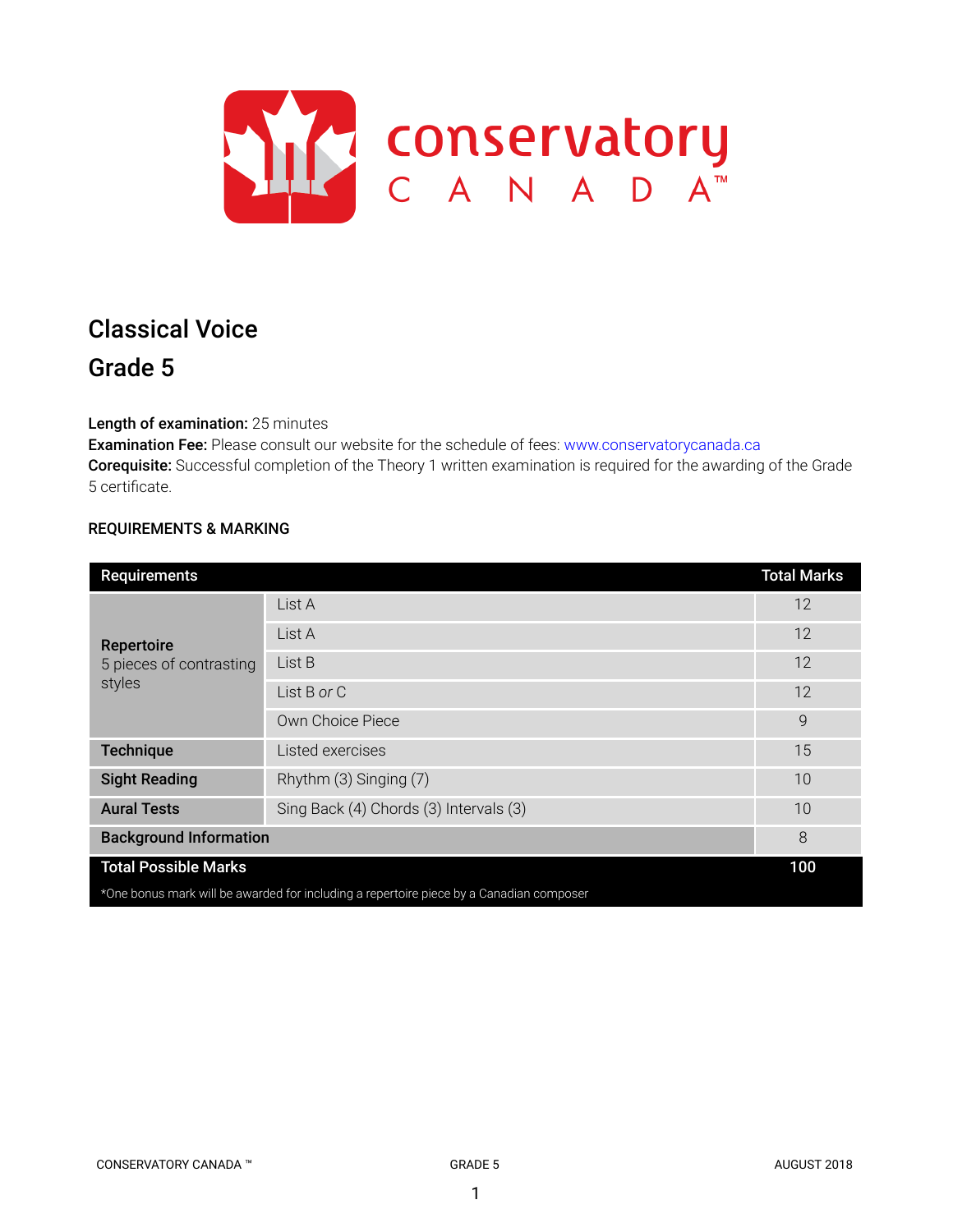# **REPERTOIRE**

- Candidates must be prepared to sing five pieces varying in key, tempo, mood, and subject, with at least three different composers being represented to receive full marks:
	- *Two* List A pieces
	- *One* List B piece
	- *One* List B *or* List C piece
	- *One* Own Choice piece:
		- This piece may be chosen from the repertoire list (Classical or Contemporary Idioms) or may be a free choice (not chosen from the repertoire list).
		- Free choice pieces do not require approval.
		- Must be at or above the Grade 5 level (can be more than one level above).
		- This piece must be suitable for the candidate's voice and age.
		- Vocal duets are acceptable, provided the candidate's part is equivalent in difficulty to Grade 5, and a second vocalist covers the second part. The second part may be sung by the teacher.
- All pieces must be sung from memory and may be transposed to suit the compass of the candidate's voice.
- Approval is required for Group pieces chosen from outside the repertoire list. The score must be provided to the Registrar (registrar@conservatorycanada.ca) with the requested Grade level and List. Approvals are free of charge and candidates will be furnished with an approval letter to present to the examiner at the examination.
- Due to time and space constraints, Musical Theatre selections may not be performed with choreography, costumes, props, or dance breaks.
- Repertoire written by Canadian composers is encouraged, although not required. One bonus mark will be awarded for including a Group piece or Own Choice piece by a Canadian composer. Canadian composers are indicated in the repertoire lists with an asterisk (\*).
- Any standard edition of the music may be used for the examination, without prior approval. Downloaded online copies must belong to the public domain or be authentic, purchased copies for which the candidate has obtained rights to use. Photocopies of pieces held without permission are not to be used for examinations.
- All pieces published in the Conservatory Canada New Millennium Series Voice, Grade 5, may be used.

# TECHNICAL TESTS

Candidates must be prepared to sing any or all of the exercises below, in the following manner:

- Must be sung to vowels as requested by the examiner, (IPA): ee [*i*],ay [*e*], ah [*a*], oh [*o*], oo [*u*]. Solfege syllables/tonic sol-fa names may *not* be used. Assessment of vowel quality will be stressed.
- Sung without accompaniment.
- A different starting pitch for each exercise will be given by the Examiner. The candidate may request an alternate starting note and teachers may include a candidate's preferred range for each exercise with the repertoire list submitted to the Examiner. This must include more than one starting note and is designed to aid the Examiner in understanding the candidate's vocal range.
- Metronome markings are to be regarded as minimum speeds.
- Exercises must be sung in one breath, unless a breath mark is indicated by a comma. In some cases, optional breath marks are included in parenthesis.
- Slurs indicate legato singing; staccato marks indicate staccato singing.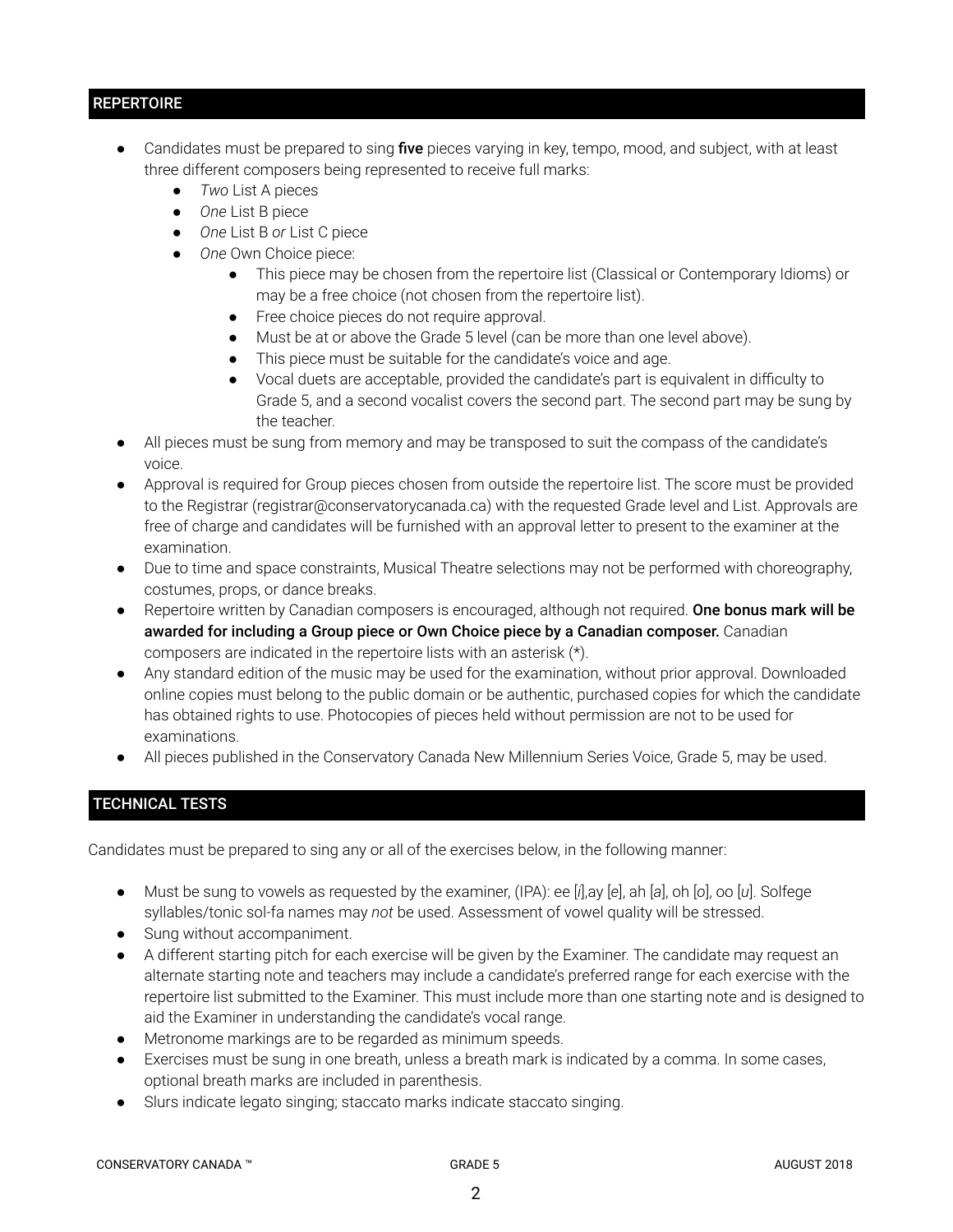

# SIGHT READING

Candidates will be given a brief period to scan the score for the following two tests:

# Rhythm

Tap or clap (at the candidate's choice) a rhythm, 4 bars in length.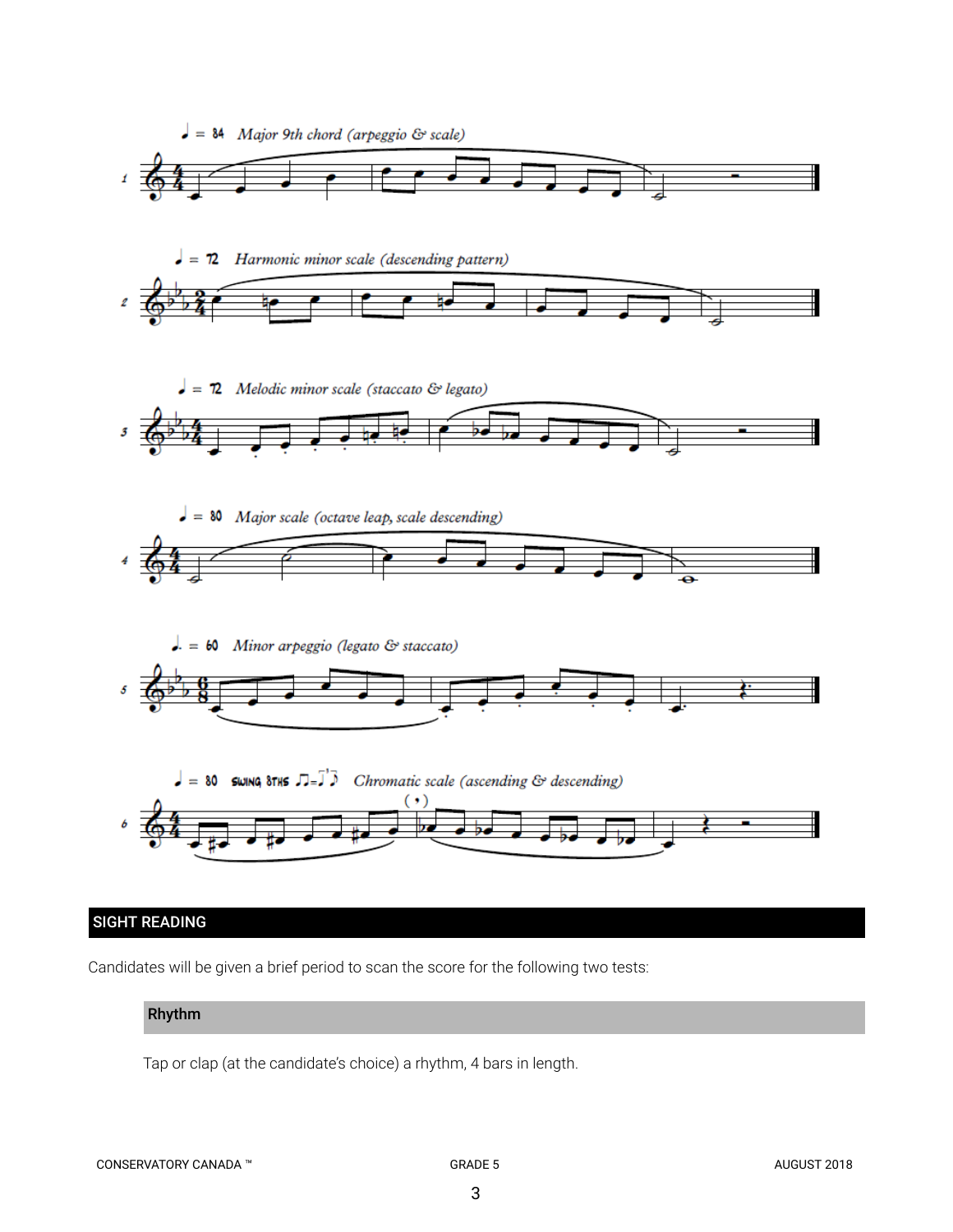- Time signature may be either 3/4 or 4/4.
- Note values may include sixteenth, eighth, dotted eighth, quarter, dotted quarter, half, dotted half and whole.
- Rest values may include eighth, quarter, half and whole.
- Tied notes may be used.

*Example:*



# Singing

Sing at sight a simple, unaccompanied, 4 to 8 bar melody equal in difficulty to pieces at the Grade 1 level. The melody will be within the range of one octave, including the leading tone below the lower tonic. Candidates may use any vowel of their choice, solfege syllables, or numbers. The examiner will play a I-IV-V-I chord progression (with the leading note to tonic in the upper part) on the piano to establish the tonality, followed by the tonic note.

- *●* Any major or minor key with up to and including two sharps or flats.
- *●* Time signature may be 3/4 or 4/4.
- Note values may include eighth, quarter, dotted quarter, half, dotted half and whole.
- Rest values include quarter, half and whole.
- Intervals used will be 2nds, 3rds, 4ths and 5ths.
- The melody will begin on the tonic note.

## *Example:*



# AURAL TESTS

Candidates will be required to complete the following three tests:

# Sing Back

Sing back on any vowel (at the candidate's choice), a short melody of six to eight notes in 2/4, 3/4 or 4/4 time. The melody will be based on the first five notes and lower leading tone of a major scale and will begin on the tonic note. The examiner will:

- Name the key—either C, G, D, F major, or A minor.
- Play the tonic four-note chord in broken form.
- Play the melody twice.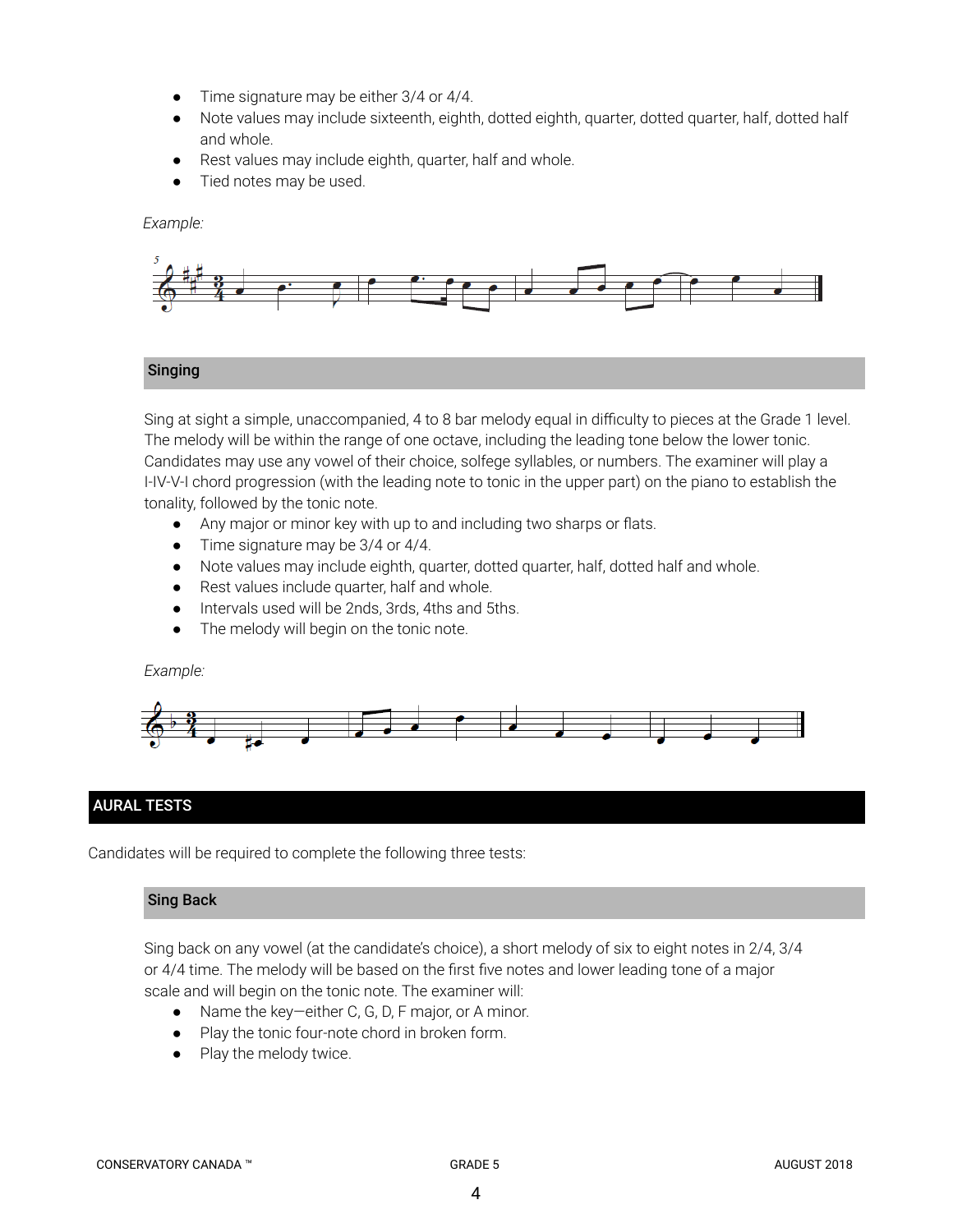

# Chord Identification

Identify the following chords after being played once by the examiner.

● All chords will be played in solid form.

| Chord        | <b>Inversion</b> | <b>Position</b> |
|--------------|------------------|-----------------|
| Major triad  | Root             | Close           |
| Minor triad  | Root             | Close           |
| Dominant 7th | Root             | Close           |

# Interval Identification

Identify or sing any of the following intervals.

- If identifying, the intervals will be played once, in broken form, by the examiner.
- If singing, the examiner will provide a starting note.

| Ascending   | <b>Descending</b> |  |
|-------------|-------------------|--|
| minor 3rd   | minor 3rd         |  |
| major 3rd   | major 3rd         |  |
| perfect 4th | perfect 4th       |  |
| perfect 5th | perfect 5th       |  |
| minor 6th   |                   |  |
| major 6th   |                   |  |
| perfect 8th | perfect 8th       |  |

# BACKGROUND INFORMATION

Candidates must be prepared to give verbal answers to the following questions pertaining to the List pieces, and demonstrate the following elements on the piano:

- 1. Without reference to the score, give the title, composer/arranger, and key of all List pieces. Students will not be expected to identify keys of modern pieces that are non-diatonic (i.e. atonal, modal, etc.).
- 2. Explain all signs (including clefs, time signatures, key signatures, accidentals, etc.), articulation markings (legato, staccato, accents, phrase or slur markings, etc.), dynamic markings, tempo markings, and other musical terms found in all List pieces.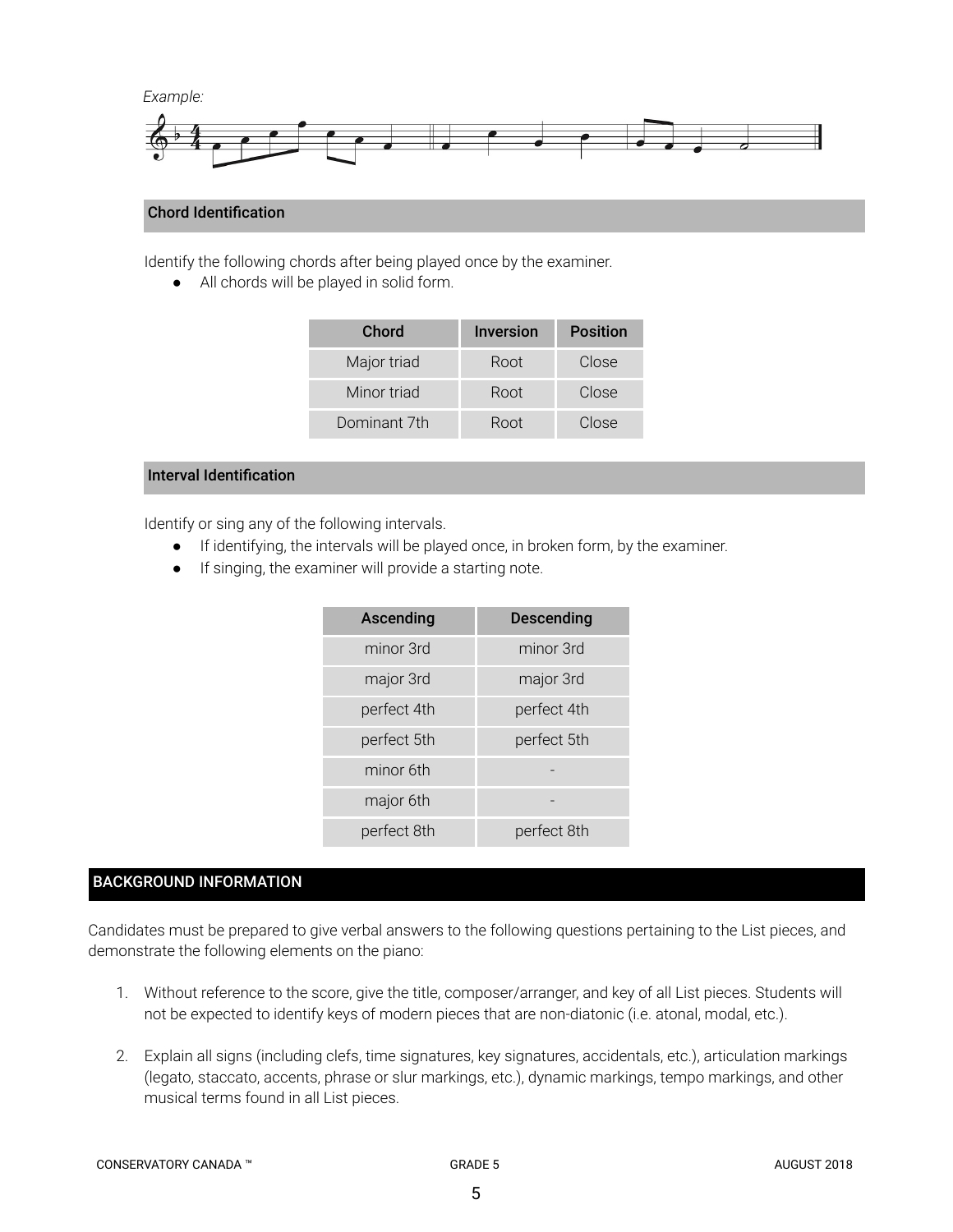- 3. Explain the meaning or significance of the title of each List piece.
- 4. Give a few relevant details about the composer of each List piece.
- 5. Play any white or black key on the piano within two octaves above or below middle C, as requested by the examiner. Candidates will not be required to read this note from a score.
- 6. Play any major triad (in root position) on any white or black key on the piano, within two octaves above or below middle C, as requested by the examiner. Candidates must also be prepared to change the same triad into a minor triad by lowering the third. Candidates will not be required to read this note from a score.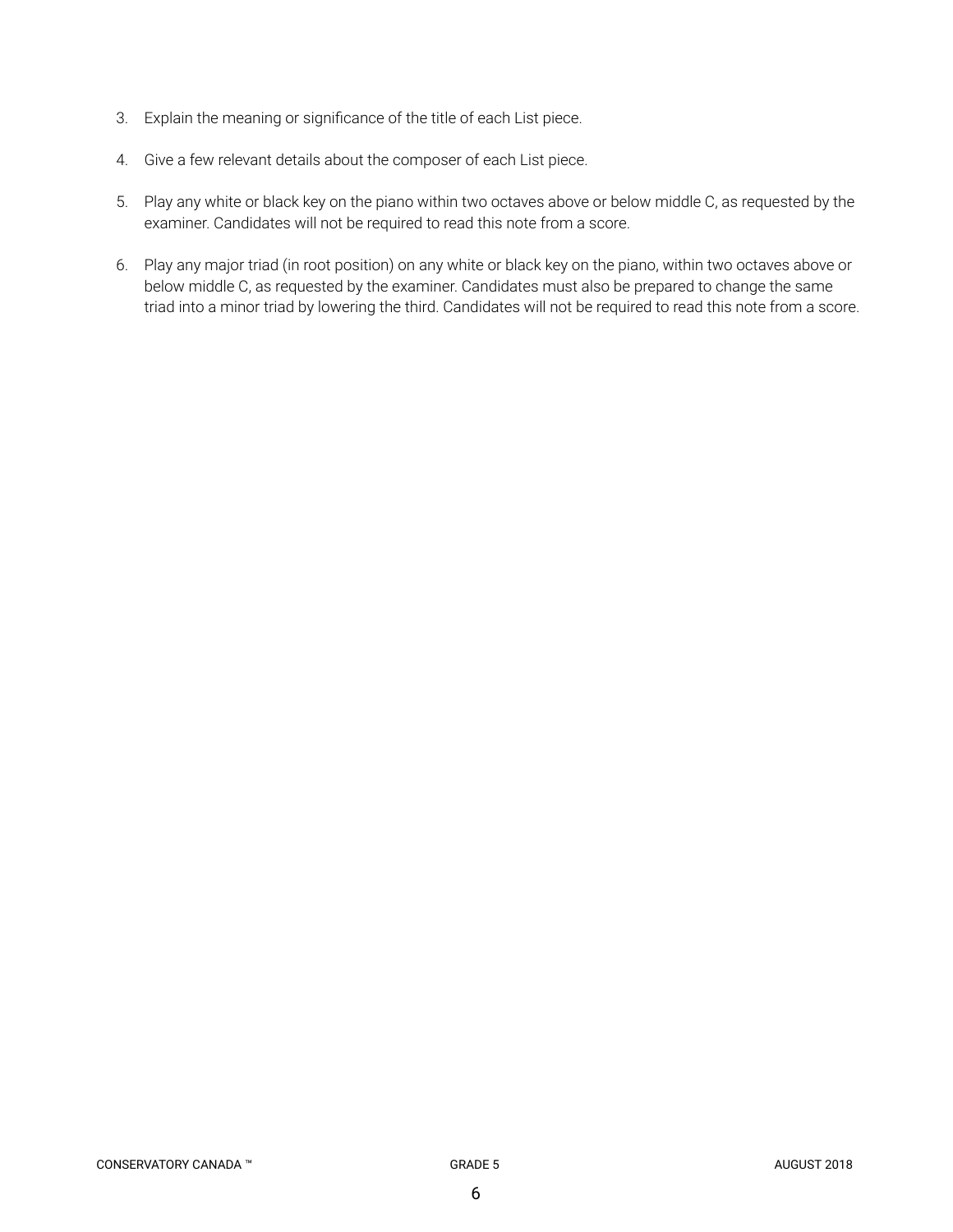# REPERTOIRE LIST

# LIST A

#### ARNE, M.

● The Lass With the Delicate Air

#### BACH, J.S.

● All Nature is Smiling

#### BEAULIEU, J.

● A Boy's Song

#### BRAHMS, J.

- Liebe Schwalbe (The Swallow)
- So Will ich Frisch und Fröhlich Sein

#### CAMPIAN, T.

● When to her Lute Corinna sings

#### CHOPIN, F.

● Spring Song

#### DOWLAND, J.

- Now, O Now I Needs Must Part
- Now Cease my Wandering Eyes

## GODARD, B.

● Chanson de Florian

## HANDEL, G.F.

- Come Golden Sunlight
- I Shall Declare I Love Her (arr. Hugh McLean)
- Now on Land and Sea Descending

#### HAYDN, F.J.

- Der Gleichsinn
- Lob der Faulheit

## HOWARD, S. (ARR. COLEMAN)

● Love in thy Youth *(Hundred Best Short Songs, IV)*

#### LANIER, N.

● Like Hermit Poor

## LAWES, H.

● Bid me to Live

#### MARTINI, J.P.

● Plaisir d'Amour

# MOZART, W.A.

- Komm Liebe Zither
- Sehnsucht Nach dem Frühlinge

#### PURCELL, E.

● Passing By

## PURCELL, H.

● Fairest Isle

#### SCARLATTI, A.

● Non Vogl'io Se Non Vederti

#### SCHUBERT, F.

- Heidenroslein
- Schlummerlied

## WATTS, H.E.

● The Fountain

# WECKERLIN, J. (ARR.)

● Jeunes Fillettes

## FOLK SONGS

## AMERICAN

- All the Pretty Little Horses (arr. \*Fleming)
- Amazing Grace (arr. Althouse)
- Cross the Wide Missouri (arr. Besig)
- To the Sky (arr. Strommen)

## BRITISH

- Greensleeves (arr. Kern)
- My Lady Greensleeves (arr. Quilter)
- Over the Mountains (arr. Quilter)
- The Cuckoo (arr. Sharpe)
- The Jolly Carter (arr. Moeran)

#### CANADIAN

- Papillon, tu es Volage! (arr. Creston)
- I'll Give My Love an Apple (arr. \*Ridout)
- Le Navire de Bayonne (arr. \*Willan)
- Ou vas-tu mon petit garçon? (arr. \*Coutts)
- She's Like the Swallow (arr. Strommen)
- The Tiny Red Light (arr. Snelgrove)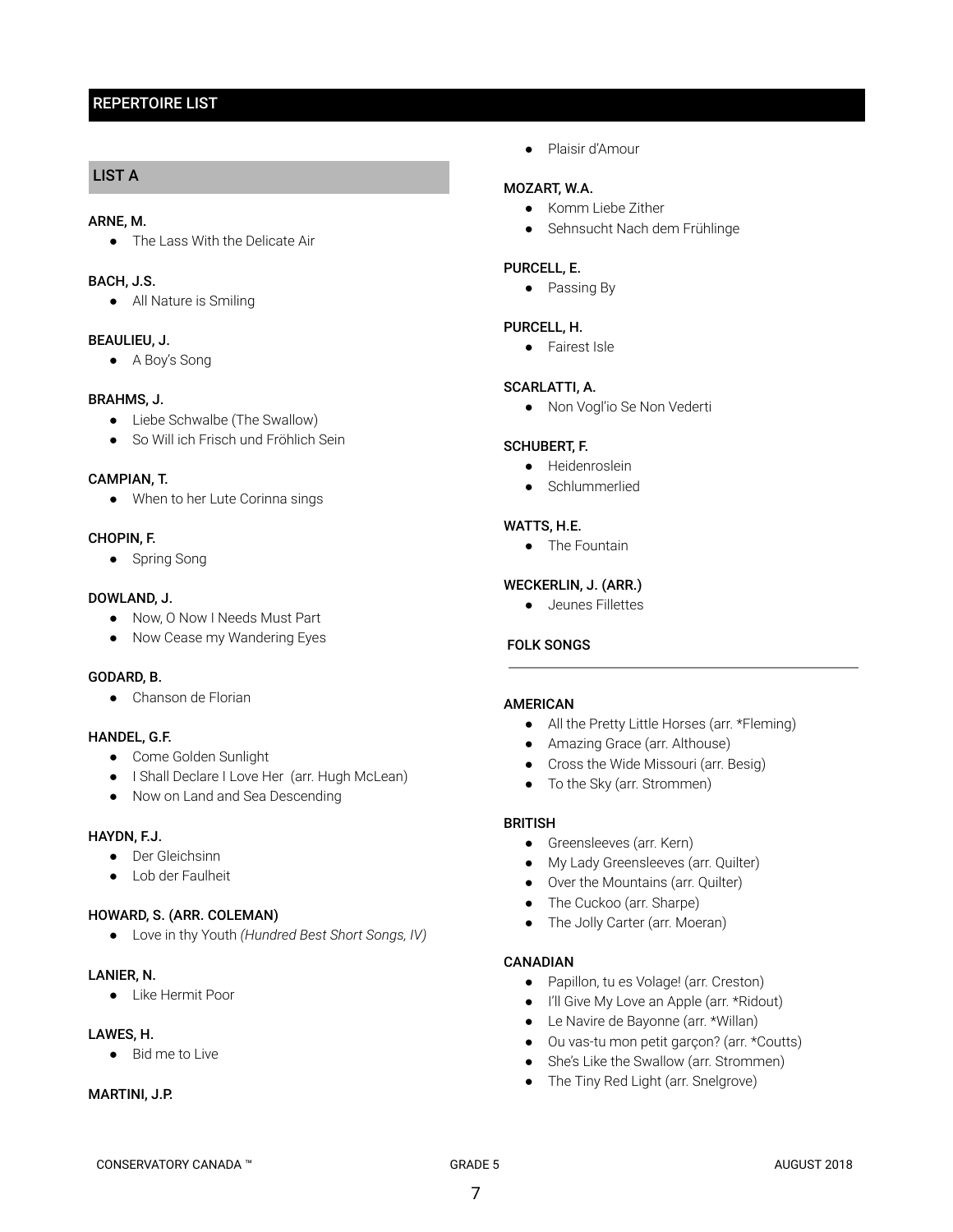## CATALAN

● Farewell, Lad (arr. O'Neil)

#### ENGLISH

● When Love is Kind (arr. Lehman)

## FRENCH

● Jardin D'Amour (arr. Keel)

# GAELIC

• Morning Has Broken (arr. Kinney)

#### IRISH

- Must I Go Bound (arr. Hughes)
- Schule Agra (arr. Hughes)

## **SCOTTISH**

● Dream Angus (arr. McLeod)

#### SHAKER TUNE

● Simple Gifts (arr. Hayes)

#### **SPIRITUAL**

● Swing Low, Sweet Chariot (arr. Burleigh)

# LIST B

## \*ANDERSON, W.H.

- The Old Shepherd's Prayer
- To A Girl on Her Birthday

## \*ARCHER, V.

- April Weather
- Cradle Song

## \*BEAULIEU, J.

● A Boy's Song

## \*BELYEA,H.

● Slumber Song

## BROUGHTON, R.

● Lullaby

## \*CRAWLEY, C.

● Now Welcome Summer

## DELLO JOIO, N.

● Mill Doors

## DUKE, J.

● Loveliest of Trees

## DUNHILL, T.

- How Soft Upon the Evening Air
- If Ever I Marry at All
- The Knight and the Dragon
- Three Fine Ships

## FINZI, G.

● The Lily Has A Smooth Stalk

## FLETCHER, L.

● Olde Irish Blessing

## GIBBS, C.A.

- Dream Pedlary
- Dusk
- The Green Orchard

## GILES, T.

- *Songs for Hobble-de-hoys and Giggle-de-she's*
	- Triumph now with Joy and Mirth

## \*GLICK, S.I.

● Baruch Hamakom

## GRANADOS, E.

● El Tra La La Y Punteado (Eng. Hugh McLean)

## HEAD, M.

- Give a Man a Horse he can Ride
- The Little Road to Bethlehem

## KEEL, F.

● Trade Winds

## KEEN, M.

● Homeward Bound

## \*KISBY-HICKS, M.

● O Little Lambs, Where do you Sleep?

## \*MACNUTT, W.

● Golden Slumbers Kiss your Eyes

## \*MCLEAN, H.

● If All the Seas Were One Sea

## MILFORD, R.

- So Sweet Love Seemed
- The Fiddler of Dooney